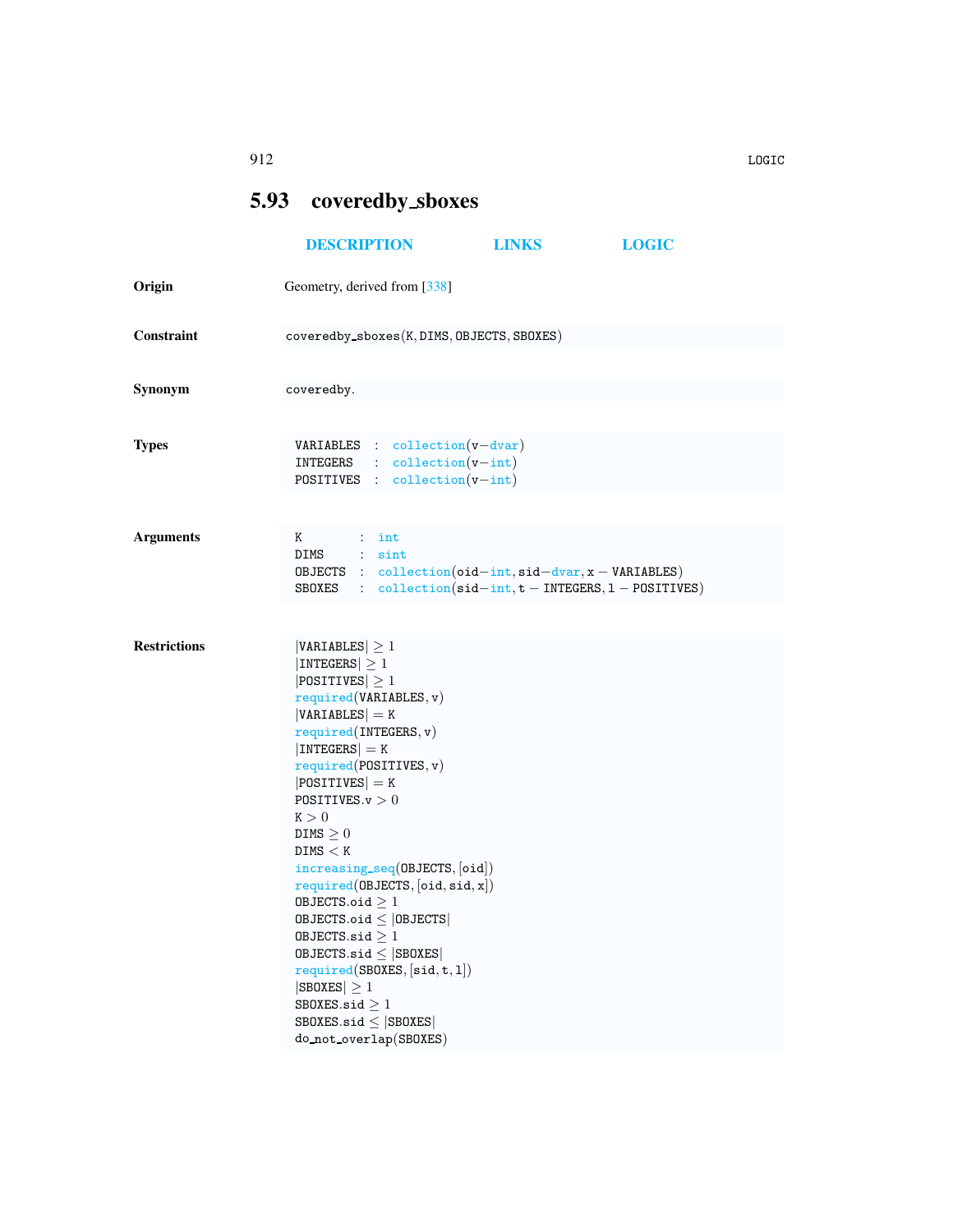Holds if, for each pair of objects  $(O_i, O_j)$ ,  $i < j$ ,  $O_i$  is covered by  $O_j$  with respect to a set of dimensions depicted by DIMS.  $O_i$  and  $O_j$  are objects that take a shape among a set of shapes. Each *shape* is defined as a finite set of shifted boxes, where each shifted box is described by a box in a K-dimensional space at a given offset (from the origin of the shape) with given sizes. More precisely, a *shifted box* is an entity defined by its shape id sid, shift offset t, and sizes l. Then, a shape is defined as the union of shifted boxes sharing the same shape id. An *object* is an entity defined by its unique object identifier oid, shape id sid and origin x.

An object  $O_i$  *is covered by* an object  $O_j$  with respect to a set of dimensions depicted by DIMS if and only if, for all shifted box  $s_i$  of  $O_i$ , there exists a shifted box  $s_j$  of  $O_j$  such that:

- For all dimensions  $d \in \text{DIMS}$ , (1) the start of  $s_j$  in dimension d is less than or equal to the start of  $s_i$  in dimension d, and (2) the end of  $s_i$  in dimension d is less than or equal to the end of  $s_j$  in dimension d.
- There exists a dimension d where, (1) the start of  $s_j$  in dimension d coincide with the start of  $s_i$  in dimension d, or (2) the end of  $s_j$  in dimension d coincide with the end of  $s_i$  in dimension d.

| $2, \{0,1\},\$    |                                                            |                                    |                                                                                             |  |
|-------------------|------------------------------------------------------------|------------------------------------|---------------------------------------------------------------------------------------------|--|
| $oid - 1$         |                                                            |                                    | $\texttt{sid} - 4 \quad \texttt{x} - \langle 2,3 \rangle$ , \                               |  |
|                   | $\verb oid - 2 $                                           |                                    | $\texttt{sid} - 2 \quad \texttt{x} - \langle 2, 2 \rangle$ ,                                |  |
| \ $\circ$ id $-3$ |                                                            | $sid-1$                            | $\mathbf{x} - \langle 1, 1 \rangle$                                                         |  |
|                   |                                                            |                                    | $\mathsf{sid} - 1 \quad \mathsf{t} - \langle 0, 0 \rangle \quad 1 - \langle 3, 3 \rangle$ , |  |
|                   |                                                            |                                    | $\texttt{sid} - 1 \quad \texttt{t} - \langle 3, 0 \rangle \quad 1 - \langle 2, 2 \rangle$ , |  |
|                   |                                                            |                                    | $\texttt{sid} - 2 \quad \texttt{t} - \langle 0, 0 \rangle \quad 1 - \langle 2, 2 \rangle$ , |  |
| $\mathsf{sid}-2$  |                                                            | $\mathtt{t}-\langle 2,0\rangle$    | $1 - \langle 1, 1 \rangle$ ,                                                                |  |
|                   | $\texttt{sid} - 3 \quad \texttt{t} - \langle 0, 0 \rangle$ |                                    | $1 - \langle 2, 2 \rangle$ , /                                                              |  |
|                   |                                                            |                                    | $\mathsf{sid-3} \quad \mathsf{t}-\langle 2,1\rangle \quad 1-\langle 1,1\rangle\,,$          |  |
| $sid-4$           |                                                            | $\mathsf{t} - \langle 0,0 \rangle$ | $1 - \langle 1, 1 \rangle$                                                                  |  |

Figure [5.209](#page-2-0) shows the objects of the example. Since  $O_1$  is covered by both  $O_2$ and  $O_3$ , and since  $O_2$  is covered by  $O_3$ , the covered by sboxes constraint holds.

<span id="page-1-0"></span>

| <b>Typical</b>    | $ 0$ BJECTS $ >1$                           |                                                                                                                                                                                                                                                                     |                                          |  |  |
|-------------------|---------------------------------------------|---------------------------------------------------------------------------------------------------------------------------------------------------------------------------------------------------------------------------------------------------------------------|------------------------------------------|--|--|
| <b>Symmetries</b> | • Items of SBOXES are permutable.<br>used). | • Items of OBJECTS.x, SBOXES.t and SBOXES.1 are permutable (same permutation                                                                                                                                                                                        |                                          |  |  |
| <b>Remark</b>     |                                             | One of the eight relations of the <i>Region Connection Calculus</i> [338]. The constraint<br>covered by shoxes is a restriction of the original relation since it requires that each shifted<br>box of an object is covered by one shifted box of the other object. |                                          |  |  |
| See also          | common keyword:<br>disjoint_sboxes,         | contains_sboxes,<br>equal_sboxes. inside_sboxes.<br>non_overlap_sboxes( <i>geometrical constraint, logic</i> ), overlap_sboxes( <i>rcc8</i> ).                                                                                                                      | covers_sboxes.<br>meet_sboxes $(rcc8)$ , |  |  |

Purpose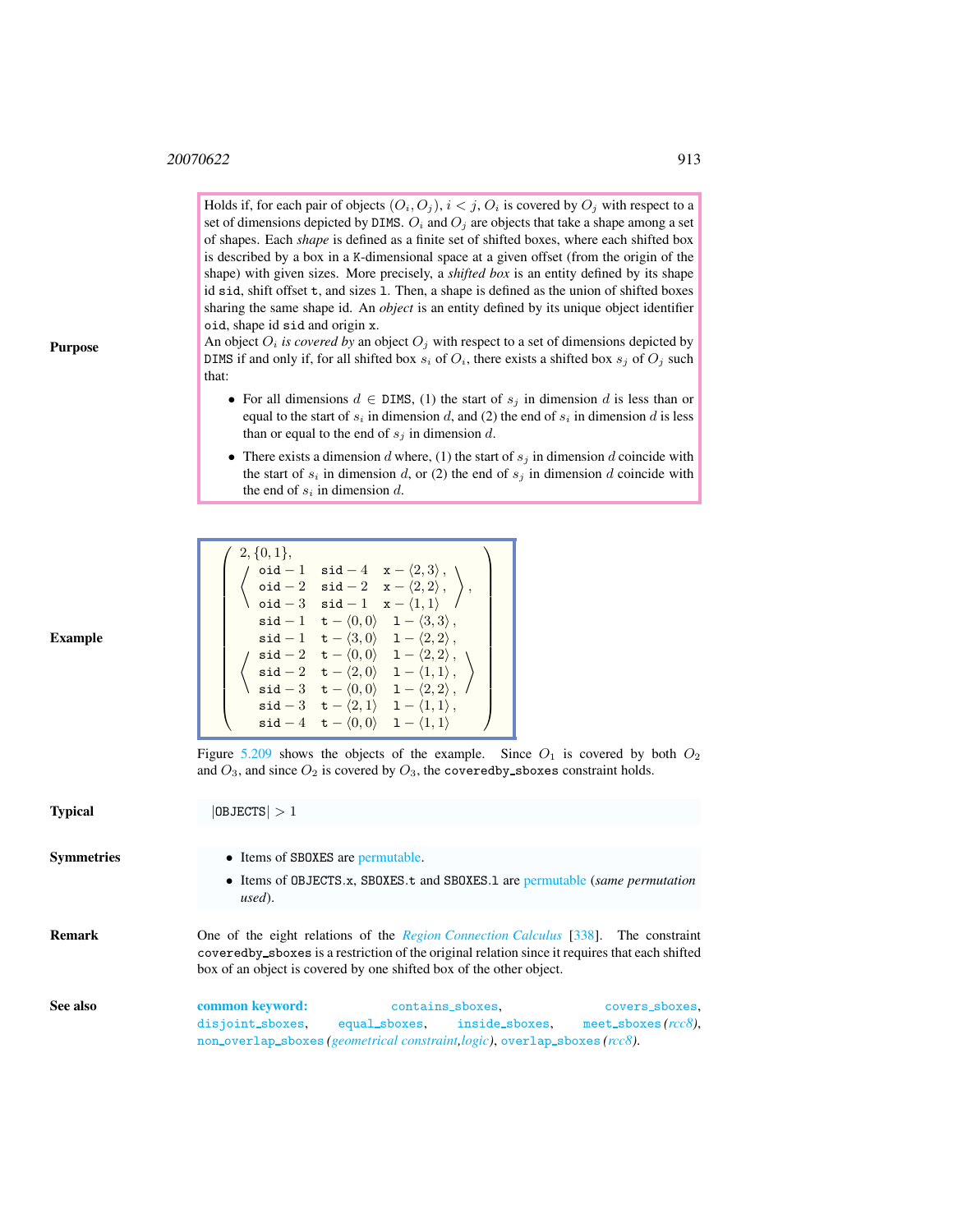

<span id="page-2-0"></span>(D) Three objects  $O_1$ ,  $O_2$ ,  $O_3$ , where  $O_1$  is covered by both  $O_2$  and  $O_3$ and where  $O_2$  is covered by  $O_3$ 

Figure 5.209: (D) the three objects  $O_1$ ,  $O_2$ ,  $O_3$  of the **Example** slot respectively assigned shapes  $S_4$ ,  $S_2$ ,  $S_1$ ; (A), (B), (C) shapes  $S_1$ ,  $S_2$ ,  $S_3$  and  $S_4$  are respectively made up from 2, 2, 2 and 1 single shifted box.

Keywords constraint type: logic. geometry: geometrical constraint, rcc8. miscellaneous: obscure.